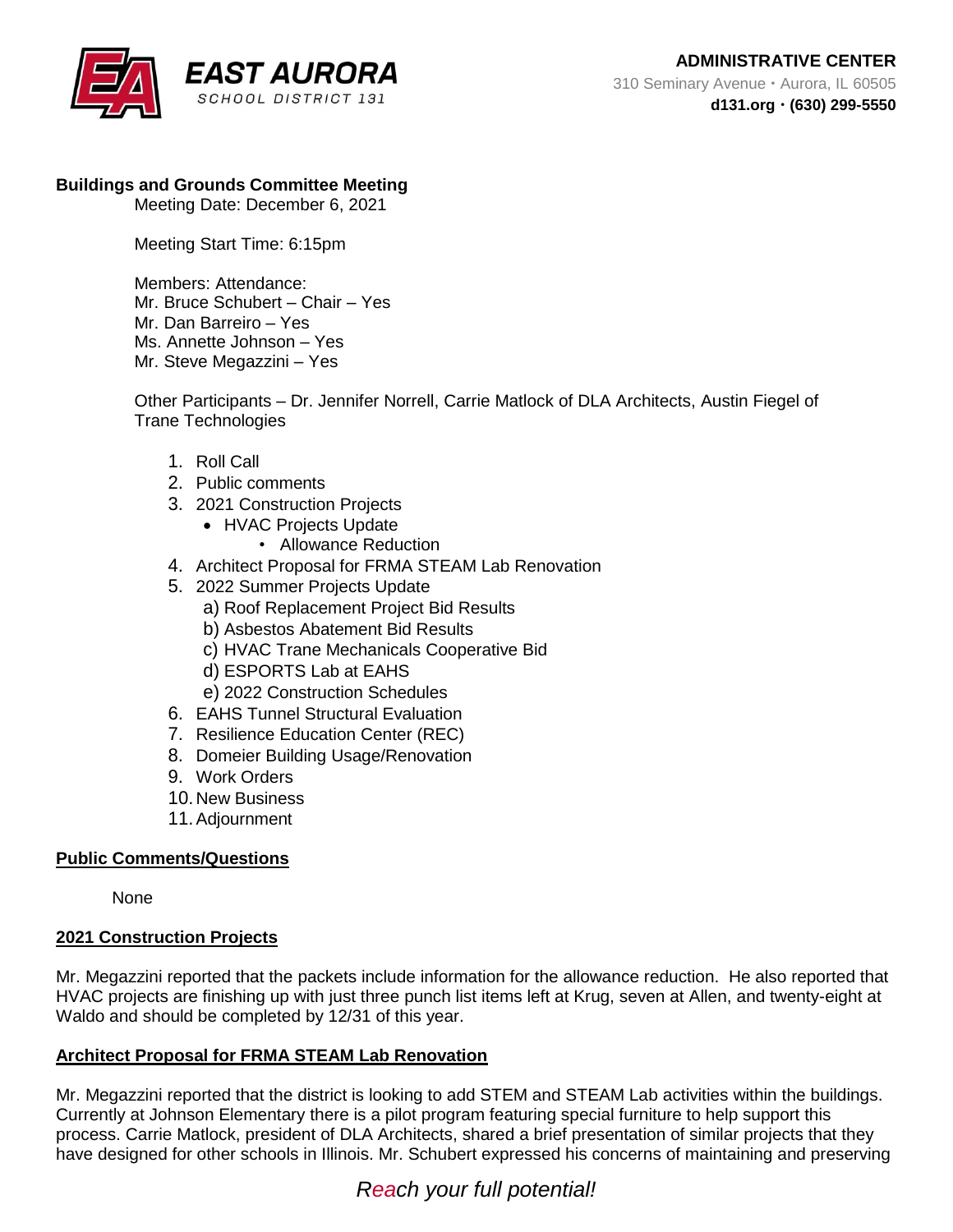

the historical aspects of the building to which Ms. Matlock responded her reassurances to be respectful of those historical aspects.

### **2022 Summer Projects Updates**

- a) Roof Replacement Project Bid Results: Mr. Megazzini reported that the district is moving forward to be ready for summer projects. Packets contain bid results from five bids for roof replacement and repairs received in November. Mr. Megazzini stated that the district is looking to move forward with Malcor Roofing. This item will be brought before the full board following the committee meeting in order for the roofing materials to be ordered in a timely manner. These materials continue to have a long lead time and in order for the projects to be completed on time, orders need to be placed as soon as possible. Ms. Johnson asked about how the HVAC vendors feel about the supply chain and availability of materials. Austin Fiegel from Trane responded that using the Omnia coop will give the district a chance to jump start and save time on projects. He expressed that at this point, he saw no reason for the projects not to be completed on time. He did caution that things could change between now and then. Ms. Johnson asked about where the products are manufactured to which Mr. Fiegel replied that they are all manufactured domestically.
- b) Asbestos Abatement Bid Results: Packet contains two bid packages for abatement of asbestos in the four schools that the district will be working with the HVAC this summer. There were 5 bidders for package #1 and 6 bidders for package #2. This work will not happen until spring break, so this item will be brought before the full board for approval at the December 20<sup>th</sup> board meeting. Mr. Schubert commented to ensure that asbestos plans include updated information about the work in each of the buildings.
- c) HVAC Trane Mechanicals Cooperative Bid: Mr. Megazzini stated that this item will be another item for action during the regular board meeting following the committee meeting this evening.
- d) ESPORTS Lab at EAHS: Packets contain renderings for this multipurpose room which can be used not only for ESPORTS but other specific classes for which curriculum is designed. This area will need some renovations which will be completed during the summer and will take place in conjunction with the Phase 3 Sprinkler project.
- e) 2022 Construction Schedules: Packets include the construction schedules. Work continues with the architects to shore up timelines for completion during the summer of 2022.

### **EAHS Tunnel Structural Evaluation**

Mr. Megazzini reported that during inspections of the High School it was brought to the attention of the district that some masonry and concrete columns in the tunnel under the locker rooms have begun to deteriorate. Cordogan and Clark were called to do an assessment to determine the soundness of the structure. It was determined that this problem does not affect the ability to have occupancy in the building but will need to be addressed. More information is being gathered in order to go out to bid for the repairs and patchwork of the tunnel.

## **Resilience Education Center (REC)**

Work continues with Cordogan and Clark to shore up the design and adjustments have been made to improve the feel of the flow of students in the building. New renderings of the interior of the building have been included in the packets. These renderings include learning stairs that can be used for public speaking and

# *Reach your full potential!*